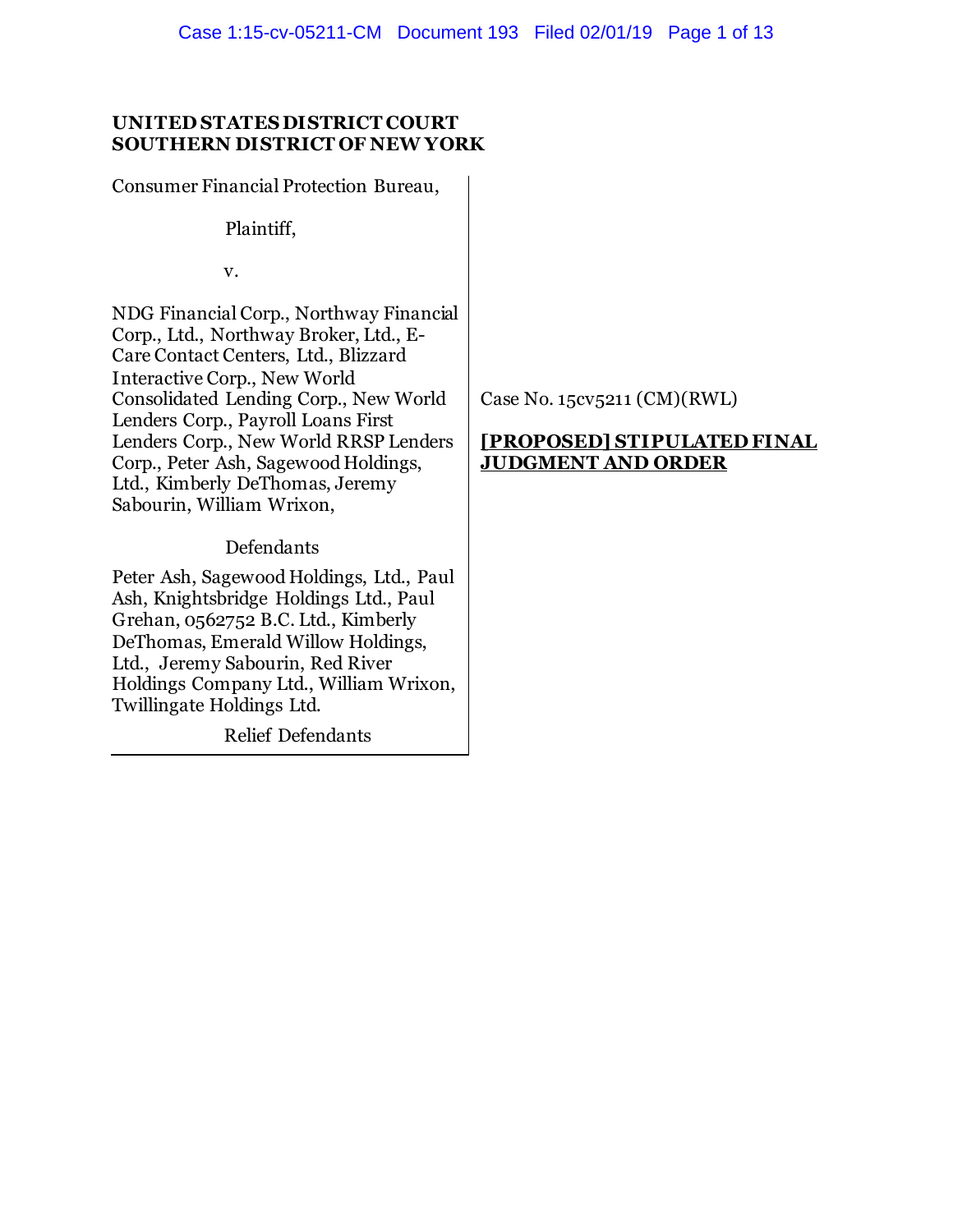Plaintiff, the Bureau of Consumer Financial Protection (the "Bureau"), commenced this civil action on July 31, 2015 against Defendants NDG Financial Corp., E-Care Contact Centers, Ltd. ("E-Care"), Blizzard Interactive Corp. ("Blizzard"), New World Consolidated Lending Corp. ("NWCL"), New World Lenders Corp. ("NWL"), Payroll Loans First Lenders Corp. ("PLFL"), New World RRSP Lenders Corp. ("NWRRSP"), (collectively, the "Canadian NDG Defendants"), and Northway Financial Corp., Ltd. ("Northway") and Northway Broker, Ltd. ("Northway Broker") (collectively, the "Maltese Defendants") for violations of the Consumer Financial Protection Act ("CFPA") and for Maltese and Canadian NDG Defendants' violations of the Credit Practices Rule. On December 11, 2015, the Bureau filed an amended complaint adding Kimberly DeThomas, Jeremy Sabourin, and William Wrixon (the "Individual Canadian Defendants") as defendants, among others. On December 2, 2016, the Court denied all Defendants' motions to dismiss, concluding that the Bureau had alleged sufficient facts to state claims for relief under the CFPA and Credit Practices Rule, as well as to establish a *prima facie* case for personal jurisdiction over all Defendants under New York's long-arm statute. ECF 98.

The Bureau, along with the Maltese Defendants, the Canadian NDG Defendants, and the Individual Canadian Defendants (collectively, "Defendants"), agree to entry of this Stipulated Final Judgment and Order ("Order"), without adjudication of any issue of fact or law, to settle and resolve all matters in dispute arising from the conduct alleged in the First Amended Complaint ("FAC").

#### **FINDINGS**

1. This Court has jurisdiction over the parties and the subject matter of this action.

2. Venue is proper in this district pursuant to 12 U.S.C. § 5564(f).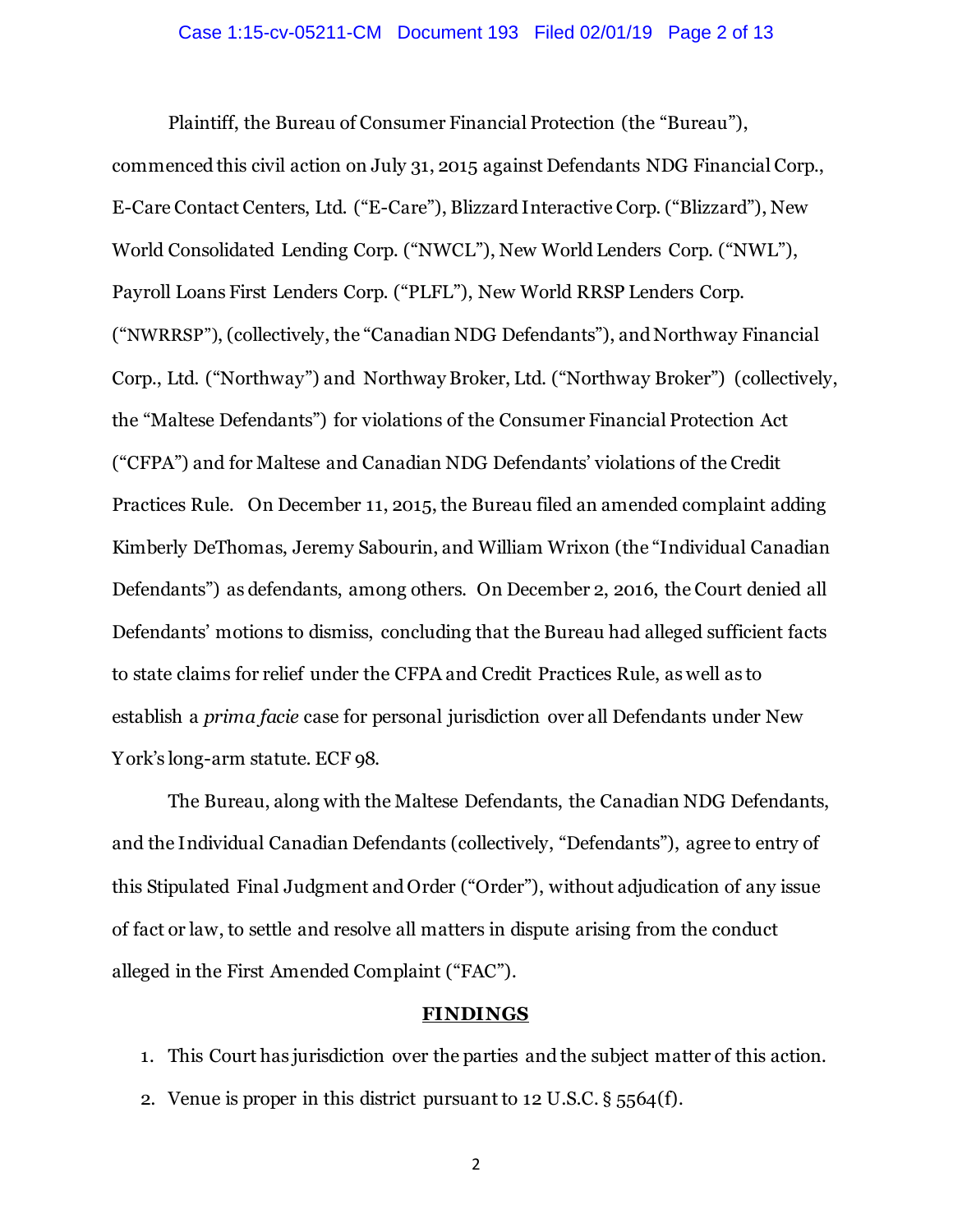#### Case 1:15-cv-05211-CM Document 193 Filed 02/01/19 Page 3 of 13

3. Defendants waive all rights to seek judicial review or otherwise challenge or contest the validity of this Order and any claim they may have under the Equal Access to Justice Act, 28 U.S.C. § 2414, concerning the prosecution of this action to the date of this Order. Each party agrees to bear its own costs and expenses, including, without limitation, attorneys' fees.

4. Entry of this Order is in the public interest.

5. For the purposes of this Order, Defendants admit the facts necessary for this Court to establish jurisdiction over them and the subject matter of the action, and Defendants also admit the following:

6. The corporate Canadian NDG Defendants – NDG Financial Corp., E-Care, Blizzard, NWCL, NWLC, PLFL, NWRRSPL, Northway Financial Corp., Ltd., and Northway Broker – and the Maltese Defendants (together, the "Corporate Defendants") offered short-term loans to consumers located in the United States through a network of affiliated companies located in Canada and Malta.

7. DeThomas, Sabourin, and Wrixon were officers or directors of the Corporate Defendants beginning in 2009. They became owners of the Canadian NDG Defendants in September 2013.

8. The Corporate Defendants did not obtain licenses to lend to consumers from any state before they marketed and offered loans to consumers.

9. The Corporate Defendants represented expressly or by implication that consumers residing in "Subject States" – states where Defendants' loans violated state licensing or usury laws and consumers were not legally obligated to repay these loans in whole or in part – were obligated to repay loan amounts when such an obligation did not exist.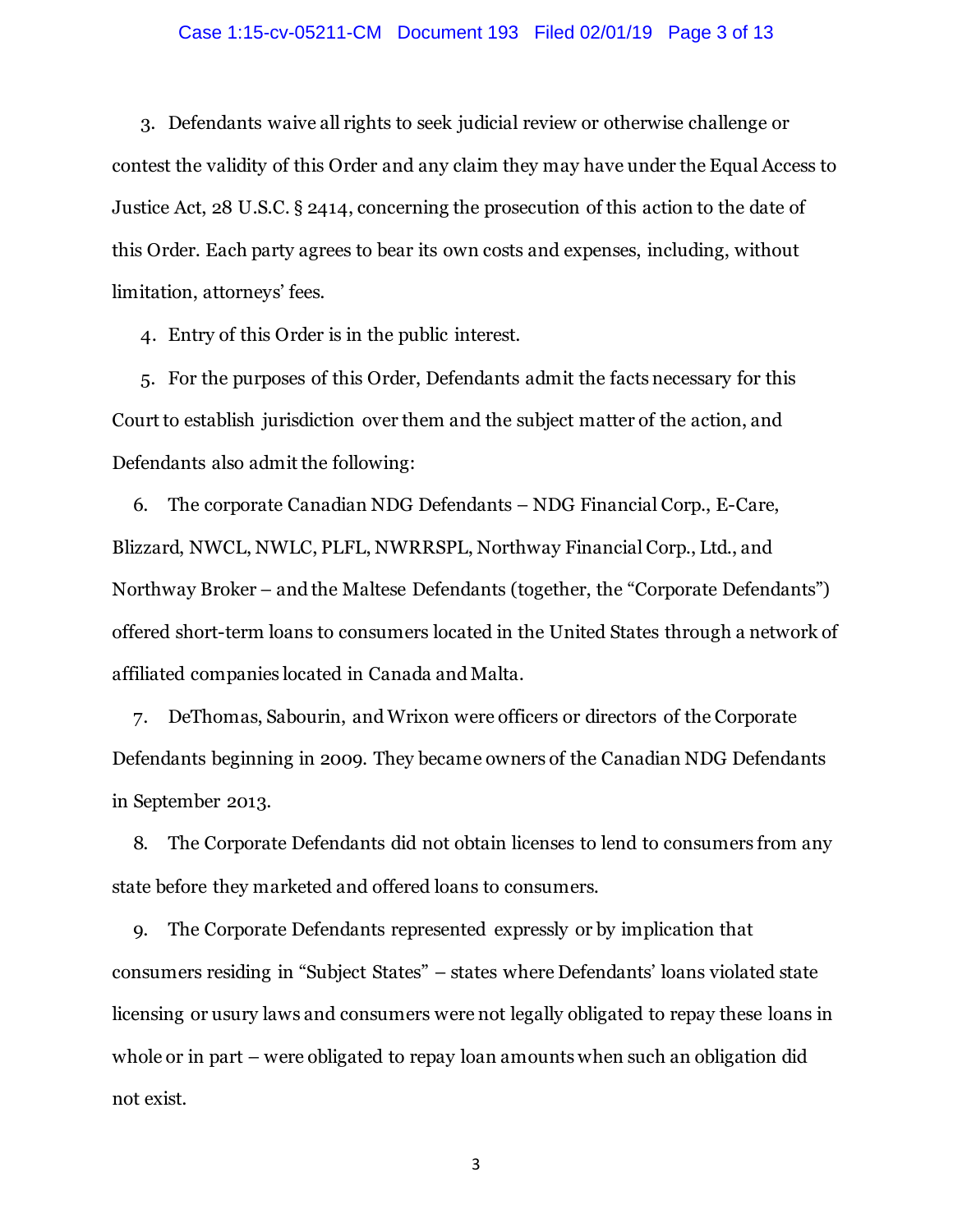#### Case 1:15-cv-05211-CM Document 193 Filed 02/01/19 Page 4 of 13

10. The Corporate Defendants reinforced these representations by: (a) sending executed loan agreements; (b) sending demand letters for payment; (c) originating Automated Clearinghouse debit entries from consumer bank accounts; (d) offering and accepting repayment through money service transmitters; and (e) contacting consumers by telephone to demand repayment.

11. The Corporate Defendants also represented that they had the legal right to collect certain loan payments for these loans.

12. The Corporate Defendants collected repayments from consumers in the United States, including those residing in Subject States where the loans were void in whole or in part due to the state's usury limit or licensing requirement.

13. In loan agreements and communications with consumers, the Corporate Defendants represented that they and the loan agreements were not subject to United States federal or state law and instead represented that Maltese law applied.

14.Defendants conditioned some loan agreements upon wage assignment clauses that did not state that the wage assignment clauses were revocable.

#### **DEFINITIONS**

The following definitions apply to this Order.

15. **"Assisting Others"** includes, but is not limited to:

- a. consulting in any form whatsoever;
- b. providing paralegal or administrative support services;
- c. performing customer service functions including, but not limited to, receiving or responding to consumer complaints;
- d. formulating or providing, or arranging for the formulation or provision of, any advertising or marketing material including, but not limited to,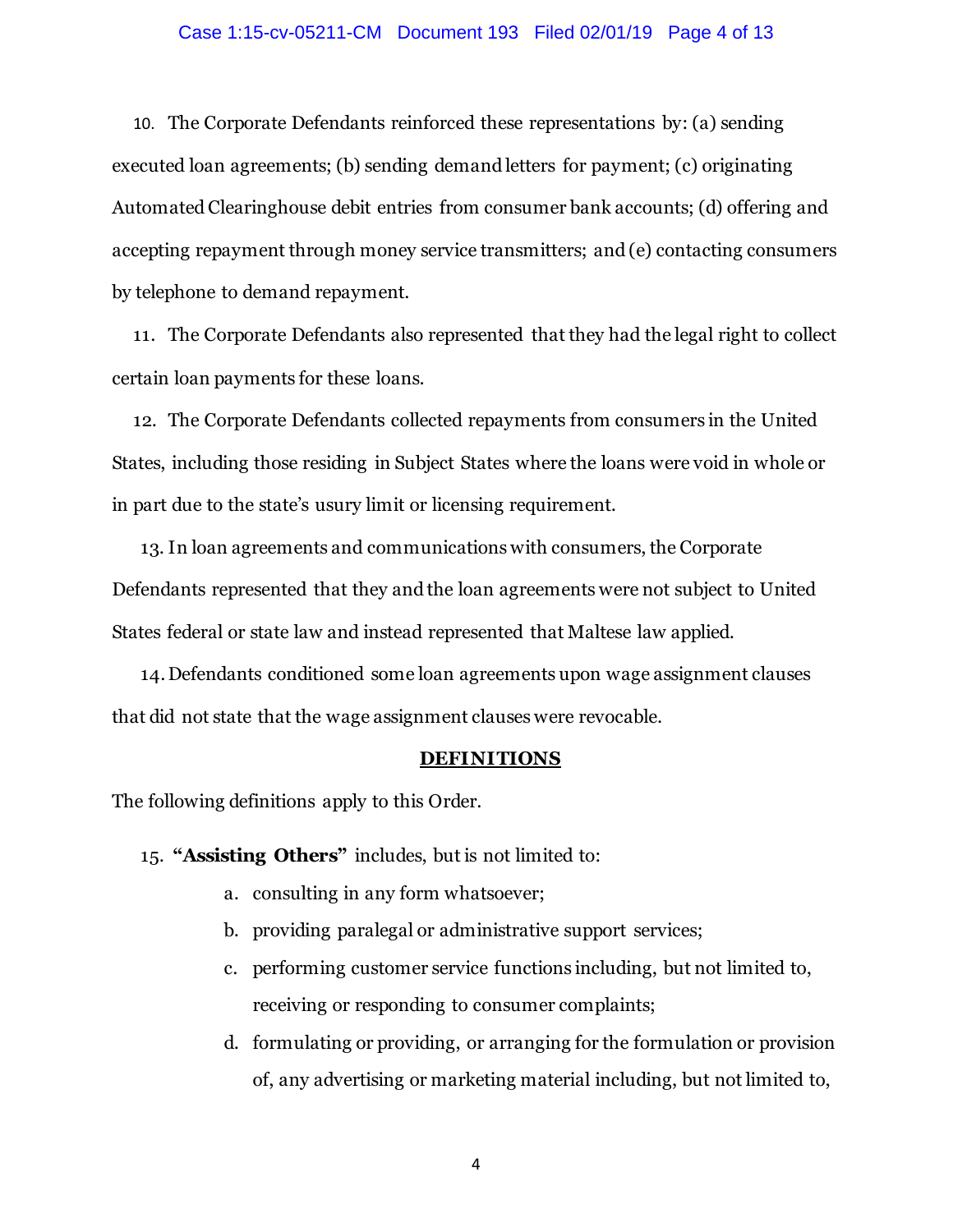web or Internet Protocol addresses or domain name registration for any internet websites, affiliate marketing services, or media placement services;

- e. providing names of, or assisting in the generation of, potential customers;
- f. performing marketing, billing, or payment services of any kind; and
- g. acting or serving as an owner, officer, director, manager, or principal of any entity.

16. **"Board"** means a Corporate Defendant's duly-elected and acting Board of Directors.

17. **"Bureau"** means the Bureau of Consumer Financial Protection.

18. **"Business"** means any commercial activity involving, directly or indirectly, the solicitation of, or transactions with, individuals or entities residing in the United States.

19. **"Consumer Loan"** means a loan offered or provided to an individual, or an agent, trustee, or representative acting on behalf of an individual, for use by the individual primarily for personal, family, or household purposes.

20.**"Corporate Defendants"** means NDG Financial Corp. and its successors and assigns, E-Care Contact Centers, Ltd. and its successors and assigns, Blizzard Interactive Corp. and its successors and assigns, New World Consolidated Lending Corp. and its successors and assigns, New World Lenders Corp. and its successors and assigns, Payroll Loans First Lenders Corp. and its successors and assigns, New World RRSP Lenders Corp. and its successors and assigns, Northway Financial Corp., Ltd. and its successors and assigns and Northway Broker, Ltd. and its successors and assigns.

21. **"Defendants"** means the Corporate Defendants and the Individual Defendants.

22. **"Effective Date"** means the date on which this Order is entered on the docket.

23. **"Enforcement Director"** means the Assistant Director of the Office of Enforcement for the Bureau of Consumer Financial Protection, or his or her delegee.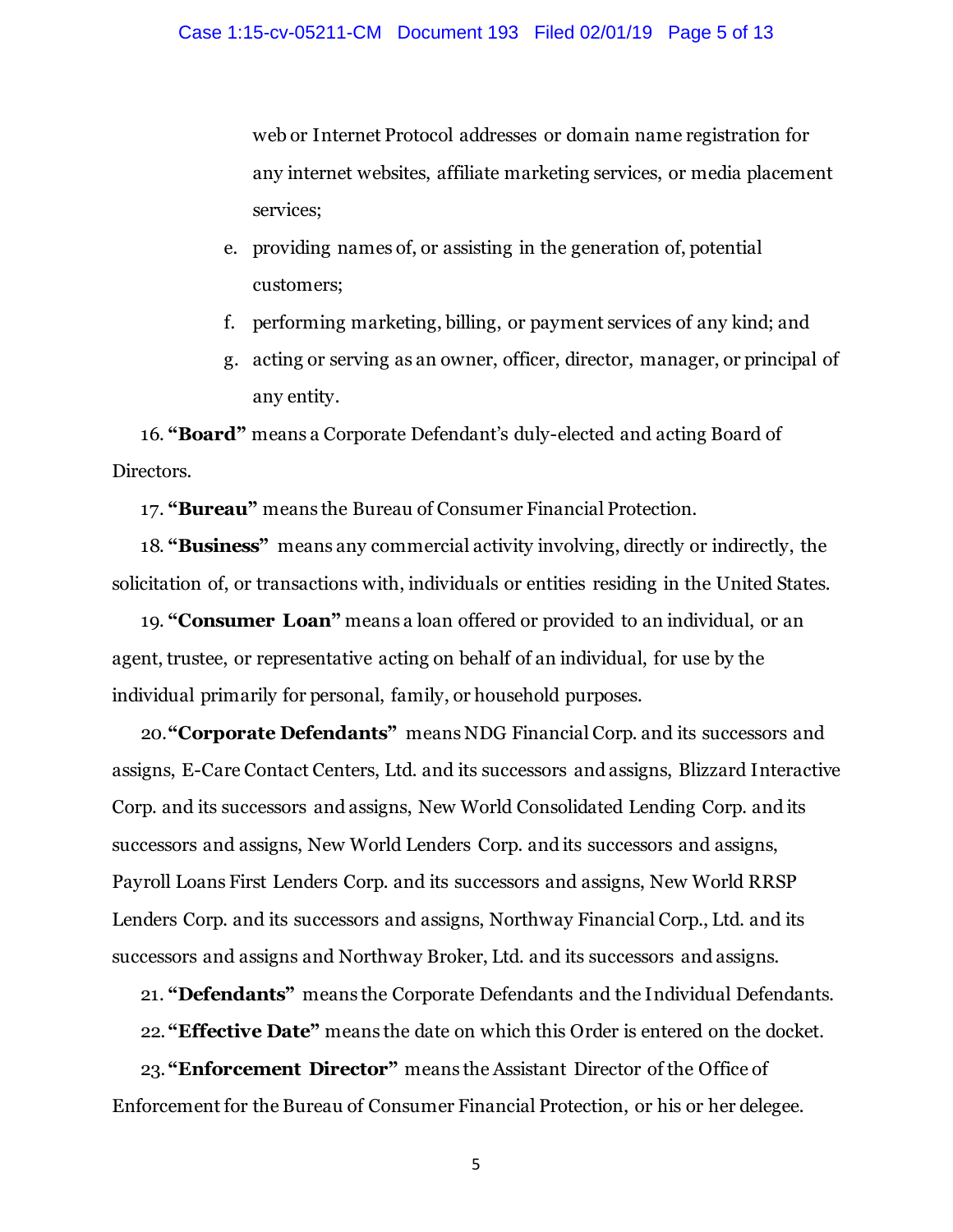24.**"Individual Defendants"** means Kimberly DeThomas, Jeremy Sabourin, and William Wrixon, collectively, or in any combination, and each of them by any other names by which they might be known.

## **ORDER**

## **I.**

## **Permanent Ban on Consumer Lending to Consumers Residing in the United States**

## **IT IS ORDERED** that:

25.Defendants, and their officers, agents, servants, employees, and all other persons in active concert or participation with any of them who have actual notice of this Order*,*  whether acting directly or indirectly, are permanently restrained from:

- (a) advertising, marketing, promoting, offering, originating, servicing, or collecting any Consumer Loan issued to any consumer residing within the United States;
- (b) assisting others in advertising, marketing, promoting, offering, originating, servicing or collecting any Consumer Loan issued to any consumer residing within the United States; and
- (c) receiving any remuneration or other consideration from providing service to, or working in any capacity for any person or entity engaged in or assisting in advertising, marketing, promoting, offering, originating, servicing or collecting any Consumer Loan issued to any consumer residing within the United States.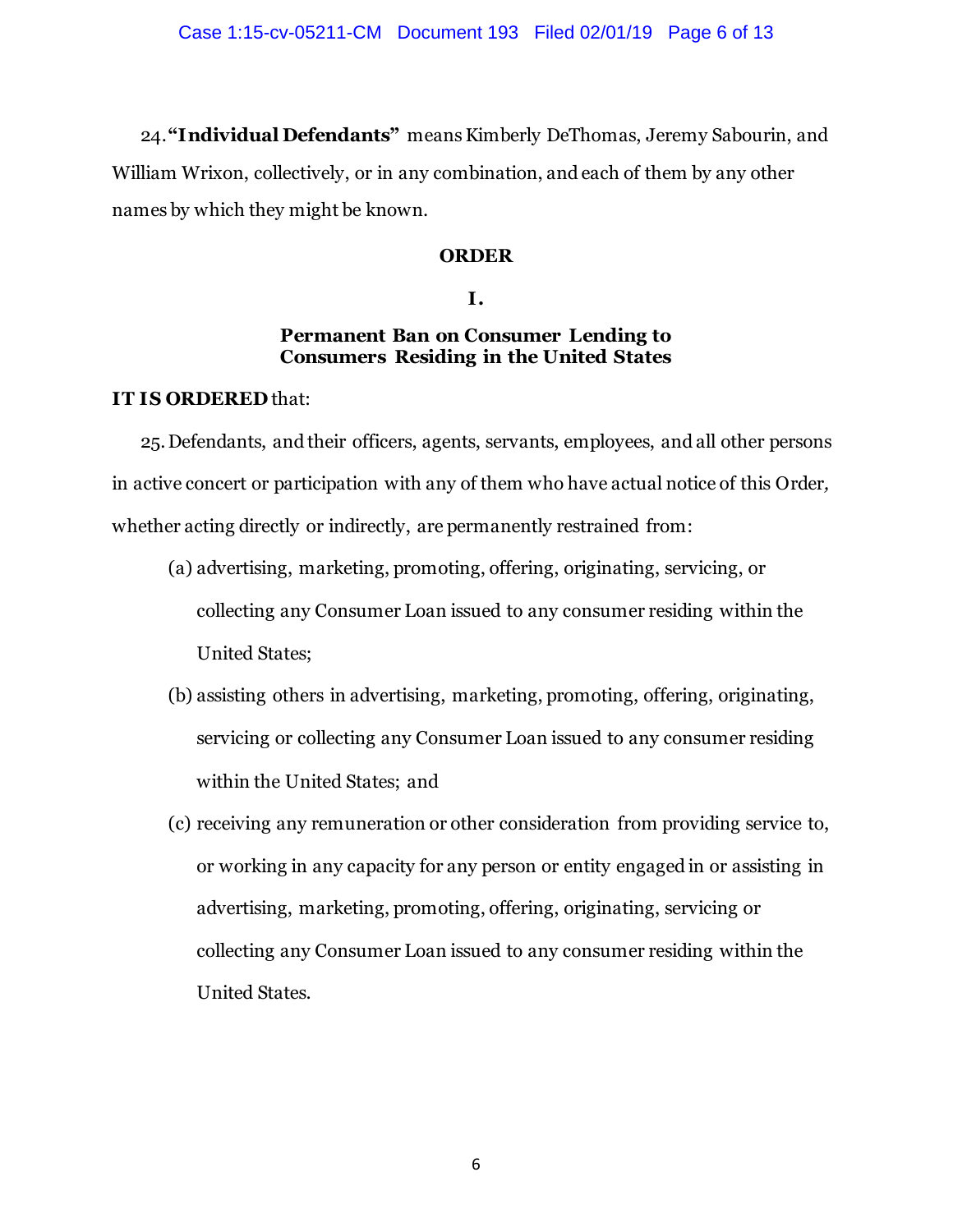#### **II.**

## **Prohibition on Collection or Sale of Existing Debt**

#### **IT IS FURTHER ORDERED** that:

26.Defendants, and their officers, agents, servants, employees, and attorneys, and all other persons in active concert or participation with any of them who have actual notice of this Order*,* whether acting directly or indirectly, are permanently restrained from collecting on any Consumer Loan issued prior to the Effective Date by any Defendant to any consumer in the United States, including any efforts to assign, sell or transfer such loan or any other action that would cause anyone to collect on such loan.

#### **III.**

## **Prohibited Use of Customer Information**

#### **IT IS FURTHER ORDERED** that:

27.Defendants, and their officers, agents, servants, employees, and attorneys, and all other persons in active concert or participation with any of them who have actual notice of this Order*,* whether acting directly or indirectly, are permanently restrained from disclosing, using, or benefiting from customer information regarding consumers residing in the United States obtained by Defendants before the Effective Date, including the name, address, telephone number, email address, social security number, financial information, other identifying information, or any data that enables access to a customer's account (including a credit card, bank account, or other financial account).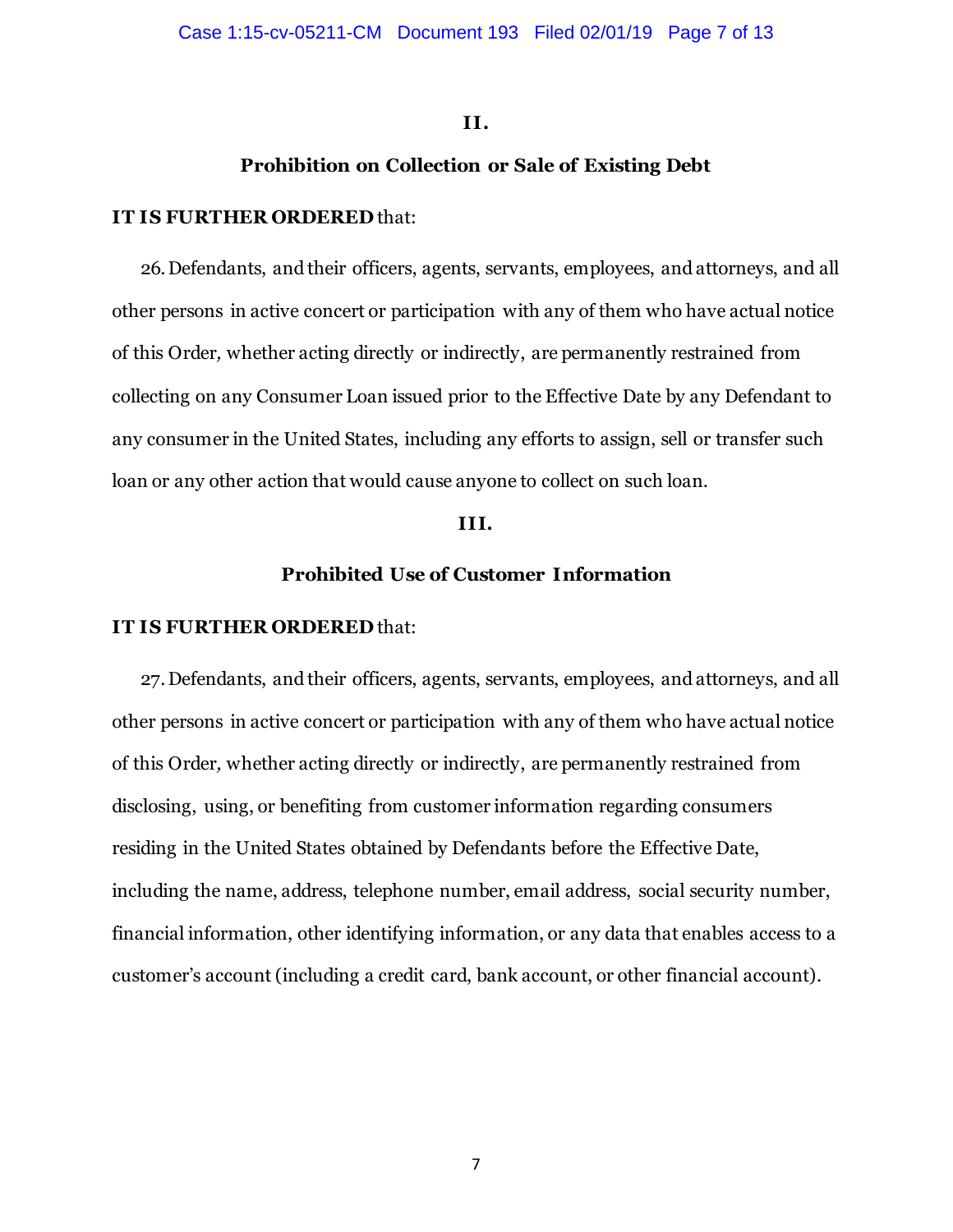However, customer information may be disclosed if requested by a government agency or required by law, regulation, or court order.

#### **COMPLIANCE PROVISIONS**

**IV.**

#### **Reporting Requirements**

#### **IT IS FURTHER ORDERED** that:

28.Defendants must notify the Bureau of any development that may affect compliance obligations arising under this Order, including but not limited to, a dissolution, assignment, sale, merger, or other action that would result in the emergence of a successor company; the creation or dissolution of a subsidiary, parent, or affiliate that engages in any acts or practices subject to this Order; the filing of any bankruptcy or insolvency proceeding by or against any Defendant; or a change in Defendants' names or addresses. Defendants must provide this notice at least 30 days before the development or as soon as practicable after learning about the development, whichever is sooner.

<span id="page-7-0"></span>29.Within 7 days of the Effective Date, each Defendant must:

- a. Designate at least one telephone number and email, physical, and postal address as points of contact, which the Bureau may use to communicate with Defendants;
- b. Identify all Businesses for which each Defendant is the majority owner, or that each Defendant directly or indirectly controls, by all of their names, telephone numbers, and physical, postal, email, and Internet addresses;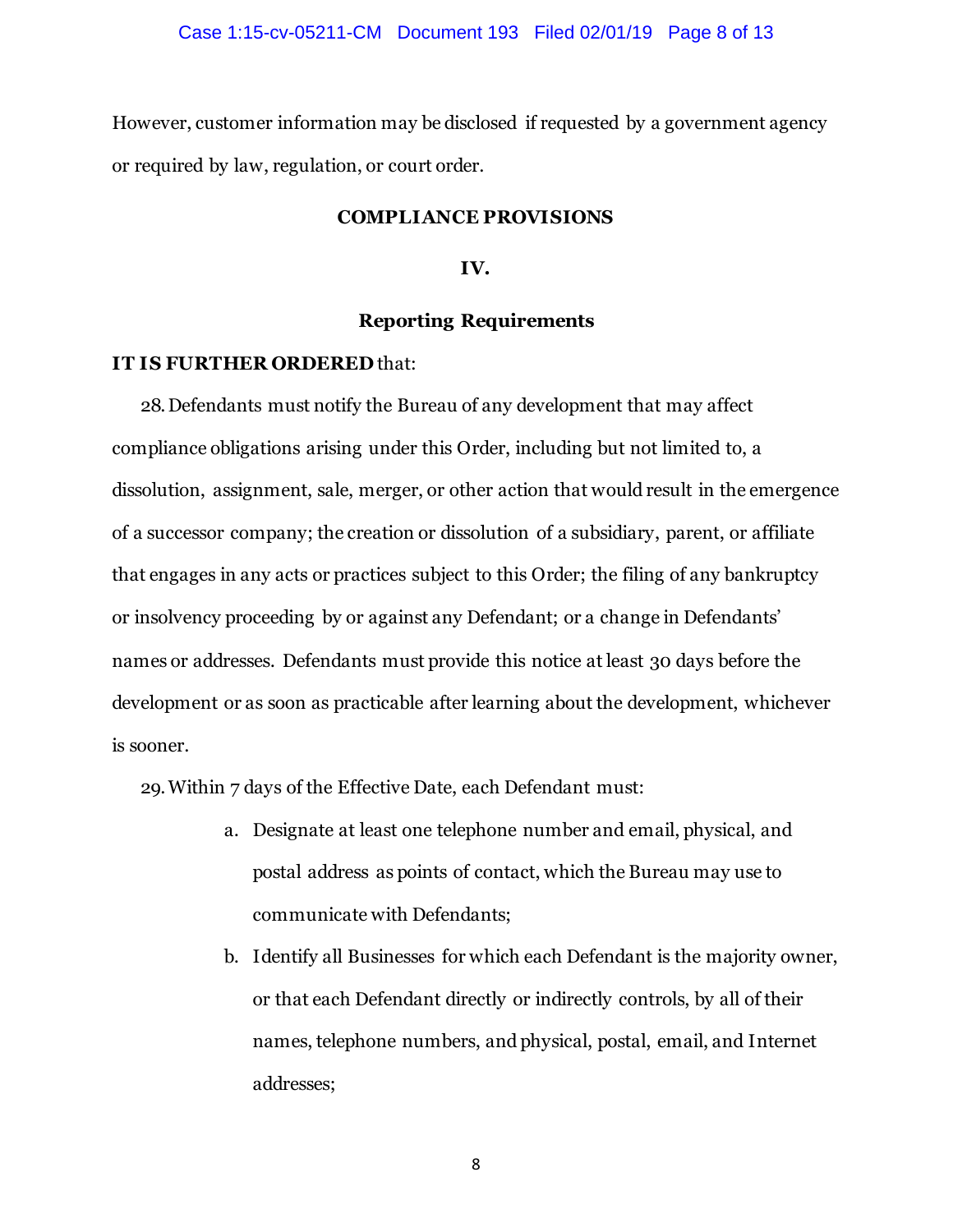- c. Describe the activities of each such Business, including the products and services offered, and the means of advertising, marketing, and sales.
- d. Identify Individual Defendants' telephone numbers and all email, Internet, physical, and postal addresses, including all residences;
- e. Describe in detail Individual Defendants' involvement in any Business for which he or she performs services in any capacity or which he or she wholly or partially owns, including Individual Defendants' titles, roles, responsibilities, participation, authority, control, and ownership;
- f. If the Individual Defendants do not have any ownership interest or involvement in a Business, state that no such ownership interest or involvement exists.

30.Defendants must report any change in the information required to be submitted under Paragrap[h 29](#page-7-0) at least 30 days before the change or as soon as practicable after learning about the change, whichever is sooner.

31. Within 90 days of the Effective Date and again one year after the Effective Date, each Defendant must submit to the Enforcement Director an accurate written compliance progress report sworn under penalty of perjury (Compliance Report), which, at a minimum:

- a. Lists each applicable paragraph and subparagraph of the Order and describes in detail the manner and form in which each Defendant has complied with each such paragraph and subparagraph of this Order;
- b. Attaches a copy of each Order Acknowledgement obtained under Section V, unless previously submitted to the Bureau;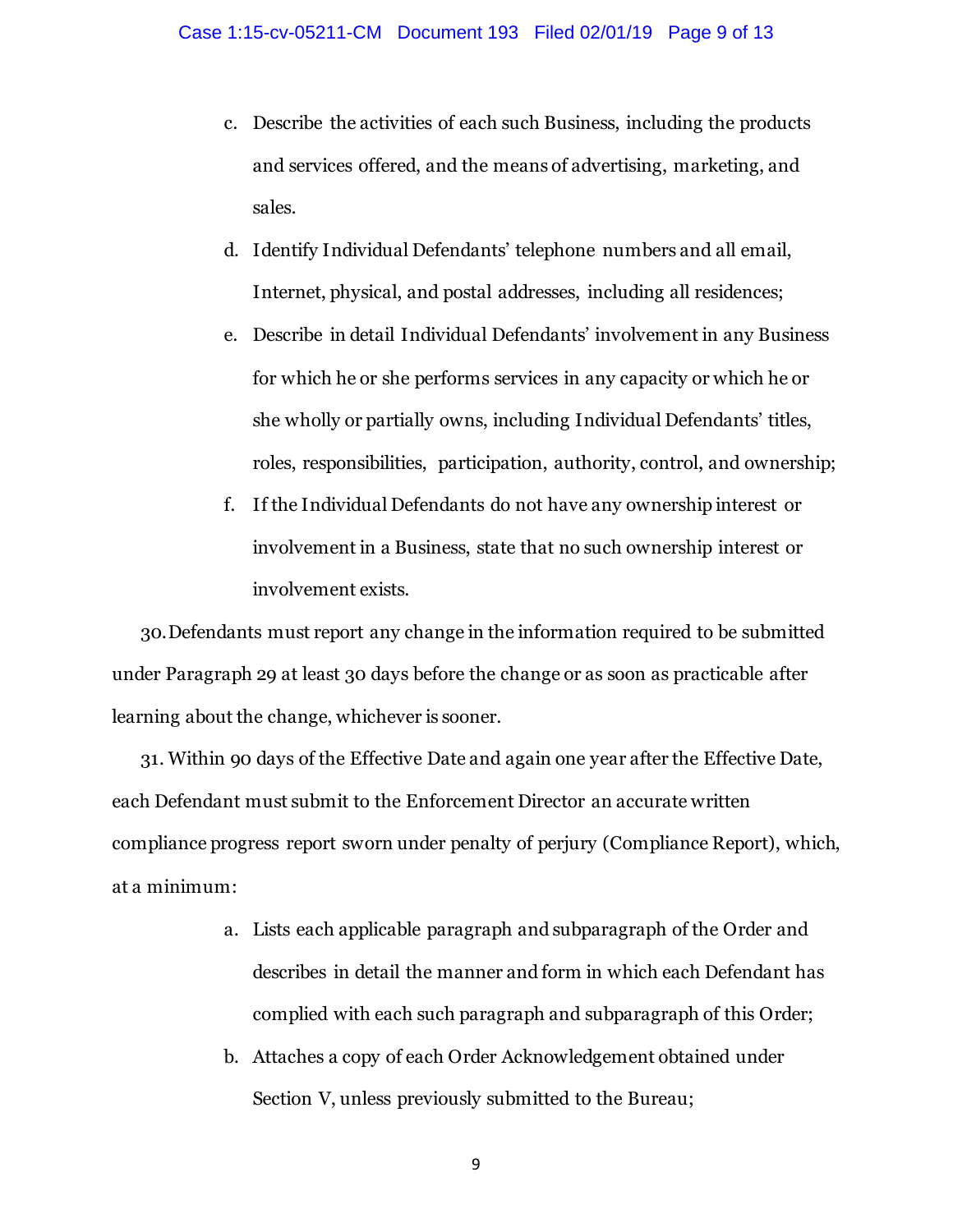c. After the one-year period, Defendants must submit to the Enforcement Director additional Compliance Reports within 21 days of receiving a written request from the Bureau.

#### **V.**

### **Order Distribution and Acknowledgement**

### **IT IS FURTHER ORDERED** that:

32.Within 7 days of the Effective Date, each Defendant must submit to the Enforcement Director an acknowledgement of receipt of this Order, sworn under penalty of perjury.

33.Within 30 days of the Effective Date, Defendants (and Individual Defendants, for any Business for which he or she is the majority owner or which he or she directly or indirectly controls) must deliver a copy of this Order to each of their board members and executive officers, as well as to any managers, employees, Service Providers, or other agents and representatives who have responsibilities related to the subject matter of this Order.

34.For 5 years from the Effective Date, Defendants (and Individual Defendants, for any Business for which he or she is the majority owner or which he or she directly or indirectly controls) must deliver a copy of this Order to any Business entity resulting from any change in structure referred to in Section IV, any future board members and executive officers, as well as to any managers, employees, Service Providers, or other agents and representatives who will have responsibilities related to the subject matter of this Order before they assume their responsibilities.

35.Defendants must secure a signed and dated statement acknowledging receipt of a copy of this Order, ensuring that any electronic signatures comply with the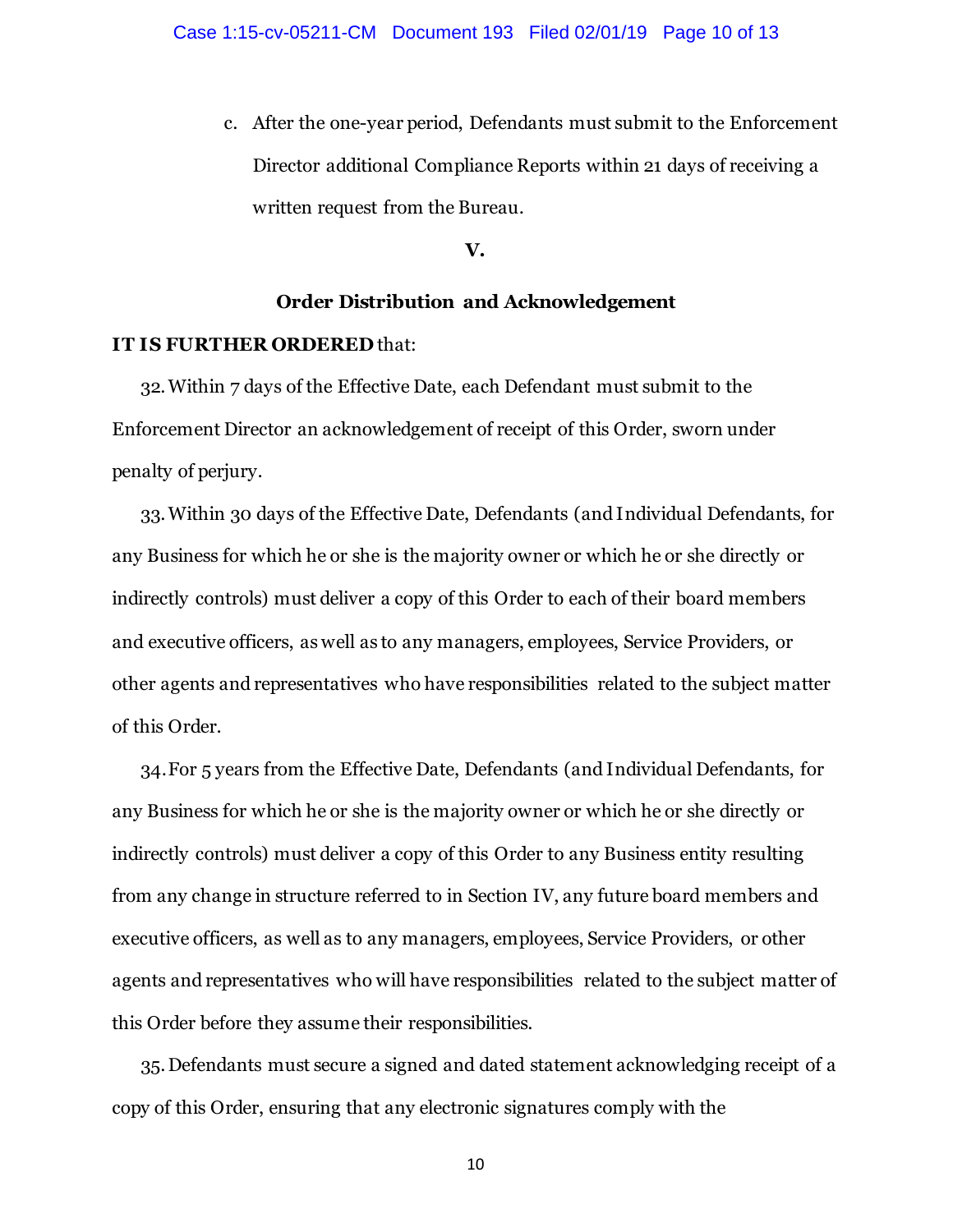requirements of the E-Sign Act, 15 U.S.C. § 7001 *et seq*., within 30 days of delivery, from all persons receiving a copy of this Order under this Section.

#### **VI.**

## **Recordkeeping**

## **IT IS FURTHER ORDERED** that:

36. Defendants (and Individual Defendants, for any Business for which he or she is the majority owner or which he or she directly or indirectly controls) must create, for at least 5 years from the Effective Date, the following business records for any Business: all documents and records necessary to demonstrate full compliance with each provision of this Order, including all submissions to the Bureau. Defendants must retain these records for at least 5 years after creation and make them available to the Bureau upon the Bureau's request.

### **VII.**

### **Notices**

#### **IT IS FURTHER ORDERED** that:

37.Unless otherwise directed in writing by the Bureau, Defendants must provide all submissions, requests, communications, or other documents relating to this Order in writing, with the subject line, "*CFPB v. NDG Financial*, Case No. 15-cv-5211," and send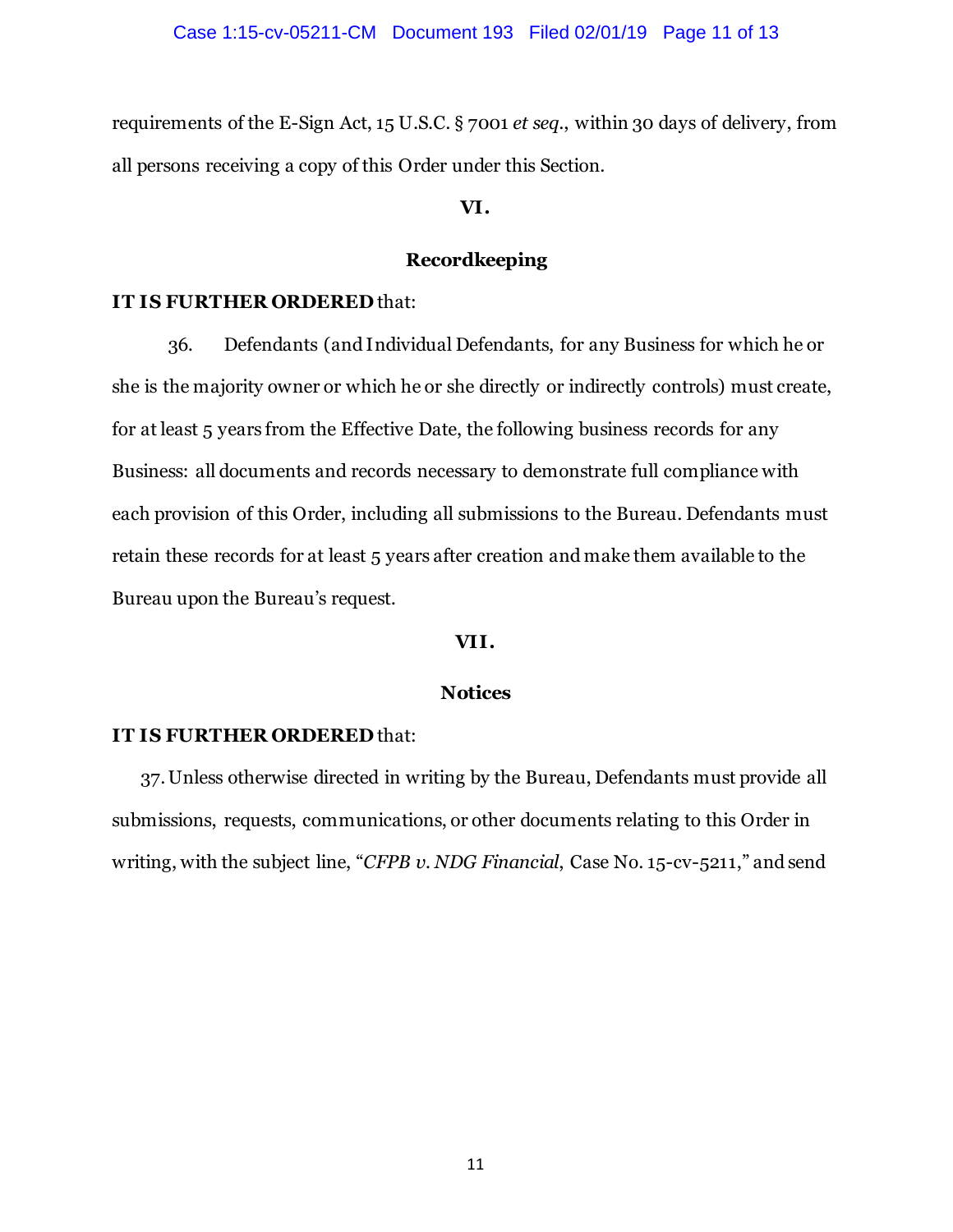them by overnight courier or first-class mail to the below address and contemporaneously by email to Enforcement Compliance@cfpb.gov:

> Assistant Director for Enforcement Bureau of Consumer Financial Protection ATTENTION: Office of Enforcement 1700 G Street, NW Washington, D.C. 20552

#### **VIII.**

#### **Compliance Monitoring**

**IT IS FURTHER ORDERED** that, to monitor Defendants' compliance with this Order:

38.Within 14 days of receipt of a written request from the Bureau, Defendants must submit additional compliance reports or other requested non-privileged information related to requirements of this Order, which must be sworn under penalty of perjury; provide sworn testimony related to requirements of this Order and Defendants' compliance with those requirements; or produce non-privileged documents related to requirements of this Order and Defendants' compliance with those requirements.

39.For purposes of this Section, the Bureau may communicate directly with Defendants, unless Defendants retain counsel related to these communications.

40.Defendants must permit Bureau representatives to interview, about the requirements of this Order and Defendants' compliance with those requirements, any employee or other person affiliated with Defendants who has agreed to such an interview. The person interviewed may have counsel present.